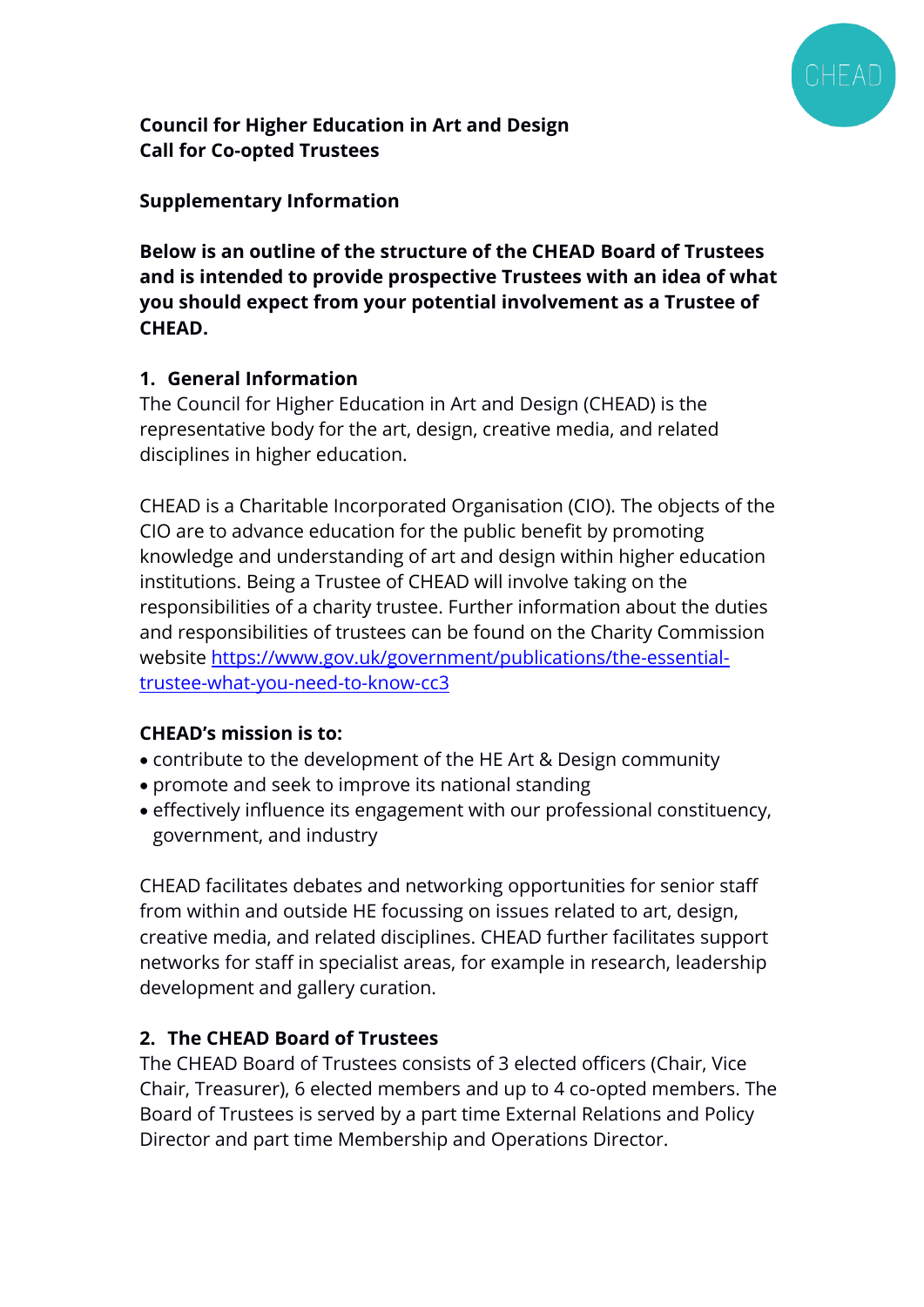## **The primary role of the Board of Trustees is to:**

- Represent the membership
- Respond to the demands of its membership
- Steer CHEAD in a direction that they believe will meet these
- React positively to such changes in the sector (and their consequences) as arise from time to time
- Be proactive at all times on behalf of the interests of the membership

## **3. Profile of Trustees**

We seek to ensure that the Board of Trustees is representative of the diversity of our CHEAD membership and the breadth of our strategic objectives.

It is important that Trustees

- Can demonstrate breadth and depth of experience at a senior level in Art and Design at HE level, encompassing management, administration and teaching.
- Should have an acute awareness of the issues facing the sector
- Be willing to actively participate in contributing to CHEAD's mission and committed to be involved in its annual programme of activities and concerns**.**
- Be prepared to take on the responsibilities of a charity Trustee and to familiarise themselves with the necessary guidance and regulatory requirements

Members of the Board of Trustees give their time to CHEAD *pro bono*. It is expected that their home institutions will normally underwrite travel costs incurred. There are normally five Board of Trustee meetings per annum.

# **4. Responsibilities of Trustees**

Trustees are expected to:

- Attend and actively contribute to every CHEAD Board meeting. There are normally 5 meetings, which are held in October, December, March, May, and July. Any member of Board of Trustees who fails to attend three consecutive meetings – other than through illness or incapacity - shall normally be deemed to have resigned.
- Actively participate in and support the ongoing work of CHEAD including representation, research, general HE policy discussions, preparation of position papers, reports and formal responses to government.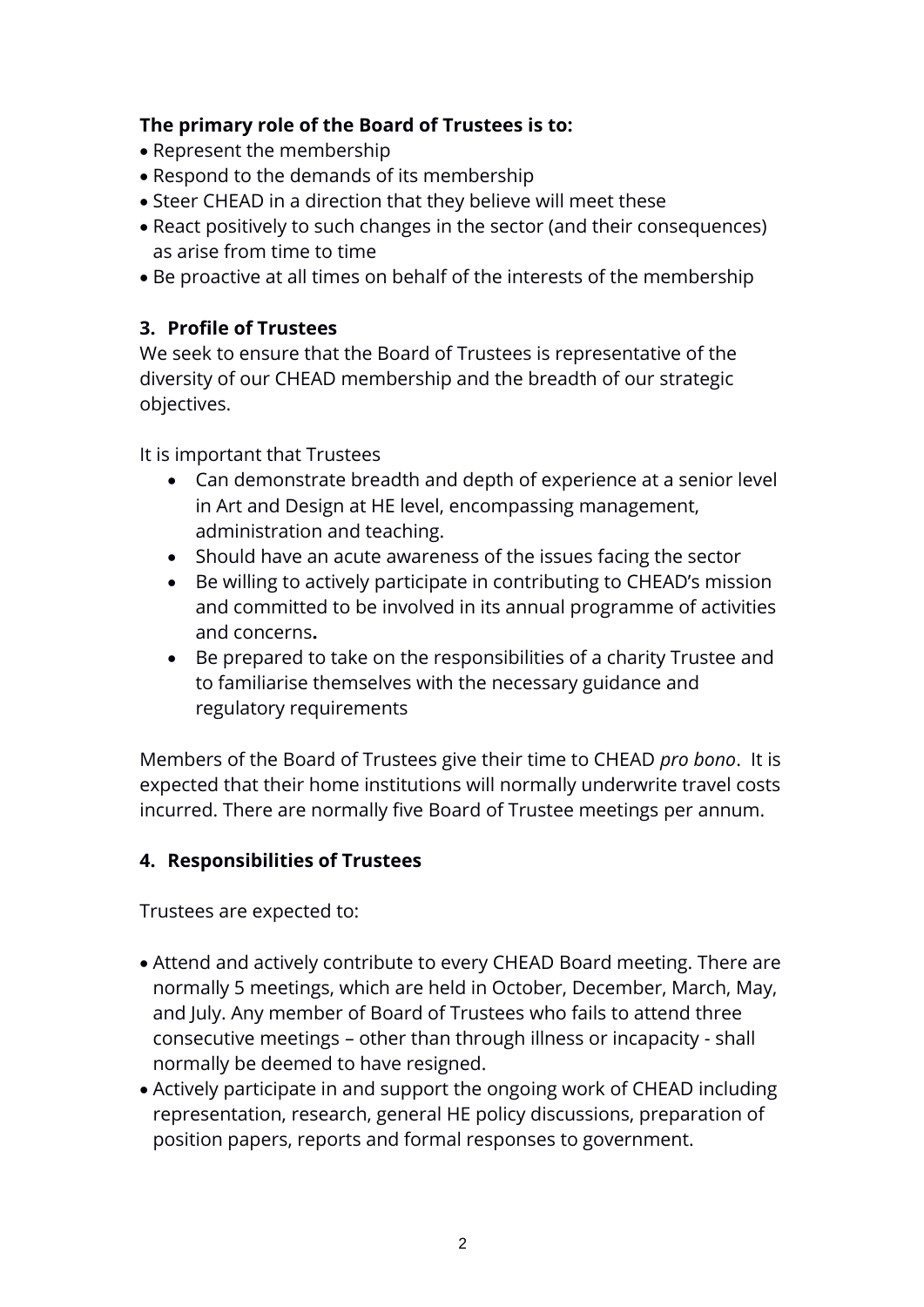From time to time Trustees may be asked by the Chair to represent CHEAD at other events e.g. for advocacy purposes, in discussions with external agencies, including government and professional bodies, or by attending meetings or seminars of significance to the organisation.

Beyond these formal aspects the Board of Trustees offers valuable networking opportunities. Meetings are friendly, mutually supportive and conducted relatively informally.

# **5. Workload**

The workload varies in the course of the year, however the minimum workload is considered to be attendance at up to 5 Trustee meetings and the CHEAD Annual Conference, around 7 days in the course of an academic year.

We appreciate the high workloads which our members already have so we work hard to ensure that Trustees have sufficient support from CHEAD staff.

## **CHEAD Strategic Plan**

The main document structuring the work of the CHEAD Board of Trustees is the CHEAD Strategic Plan. This has been developed very largely with members' feedback and other input at Membership meetings and structures our work into strategic themes and constituent activities.

# **6. Benefits**

It is appreciated that Trustees are already busy people and will be contributing even more of their time for the benefit of CHEAD and its general membership. The Board of Trustees runs as a relatively informal group and past members have almost all said how much they have enjoyed their periods of office, and by making a contribution to our sector, they benefited in many ways themselves. It is important that the work should be enjoyable, enhancing and of value to the members as well as the organisation.

Some of the benefits former Trustees have reported include:

- Satisfaction of being closely involved in the strategic planning and decision-making of a national body.
- Representing their own institutions at the highest level
- Always having the latest information and news of the sector